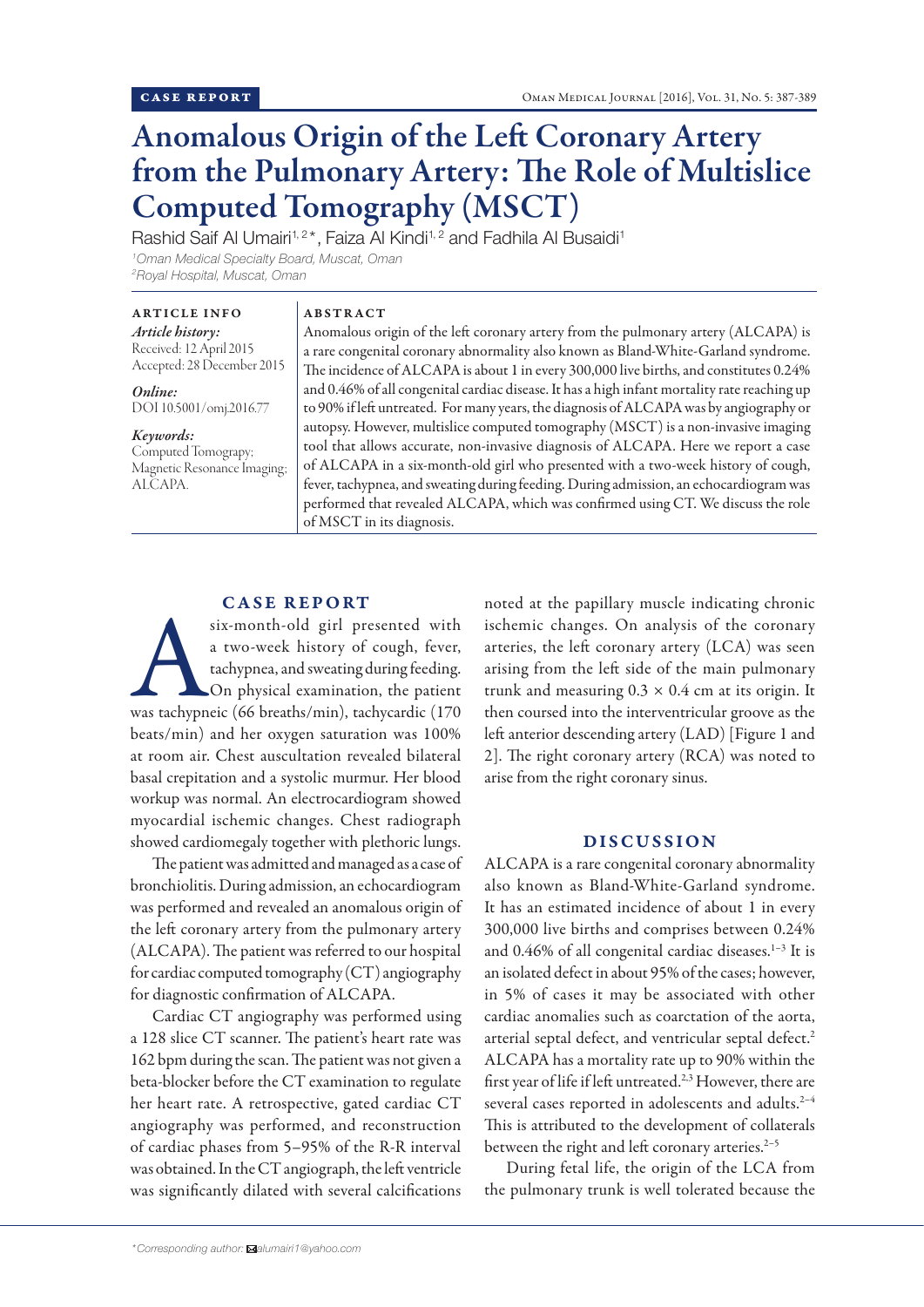

Figure 1: A multidetector CT image shows the anomalous origin of the left coronary artery from the pulmonary trunk, which extends into the interventricular groove as a left anterior descending artery (LAD). The left pulmonary artery (LPA) is indicated.

pressure and saturation in pulmonary and systemic circulations are equal. Therefore, the flow in the LCA is antegrade with relatively saturated blood.<sup>2</sup> At birth, the infant is asymptomatic but during the early months of life the pulmonary pressure falls below systemic pressure, which results in left-to-right shunt from the higher pressure left coronary arterial system to the lower pressure pulmonary arterial system. This is known as the coronary steal phenomenon.3 Circulatory insufficiency, myocardial infarction, and life-threatening cardiac dysrhythmias are the most common clinical presentations during infancy.2,3 Older patients carry the risk of sudden death due to myocardial infarction, left ventricular dysfunction and mitral regurgitation, or silent myocardial ischemia.2–4

Conventional coronary angiography has been the gold standard diagnostic tool of choice for coronary anomalies. However, an angiography is an invasive procedure with morbidity and mortality rates of 1.5% and 0.15%, respectively.6

The advanced development in cardiac CT and magnetic resonance imaging (MRI) provides noninvasive diagnostic tools for ALCAPA. Multislice computed tomography (MSCT) is a noninvasive imaging tool, and it has an excellent spatial resolution that allows excellent evaluation of small coronary arteries. The short examination time and minimal aftercare make MSCT more practical than conventional coronary angiography. MSCT also plays an important role in delineating the anatomy of the coronary artery before surgical intervention. Different surgical approaches are used for the



Figure 2: Frontal volume-rendered 3-dimensional multidetector CT image shows the anomalous right coronary artery (RCA) arising from the main pulmonary artery (MPA). The right pulmonary artery (RPA) and left pulmonary artery (LPA) are indicated.

reimplantation of the anomalous LCA depending on the various origin sites of the anomalous artery (inner wall, lateral wall, and posterior wall of the pulmonary trunk).7 Additionally, cardiac CT may be used as long-term follow-up imaging tool.

The main drawbacks of MSCT angiography are its relatively high radiation dose as well as its inability to evaluate the flow in the coronary arteries.<sup>2,5,8</sup> MRI is a non-ionizing imaging modality that can be used to diagnose ALCAPA. However, its long examination time and low spatial resolution along with the lack of MRI facilities in some institutes are the main disadvantages compared to MSCT.<sup>2, 5, 9</sup>

Surgical intervention is the definitive treatment for ALCAPA. There are several surgical options.<sup>10</sup> These include: a) a bypass graft combined by ligation of the anomalous artery; b) the Takeuchiprocedure in which a tunnel is created between the aortopulmonary window and the coronary artery; or c) reimplantation of the anomalous artery into the aortic sinus. Recent studies have shown that the estimated long-term survival at 20 years is 94.8%.<sup>11</sup> Our patient had a Takeuchi-procedure; however, a follow-up coronary angiography scan showed occlusion. A second operation was performed, and the left main coronary artery was implanted in the ascending aorta.

# **CONCLUSION**

ALCAPA is a rare condition which carries a high mortality rate if left untreated. Early and accurate diagnosis can be made using MSCT. Unlike